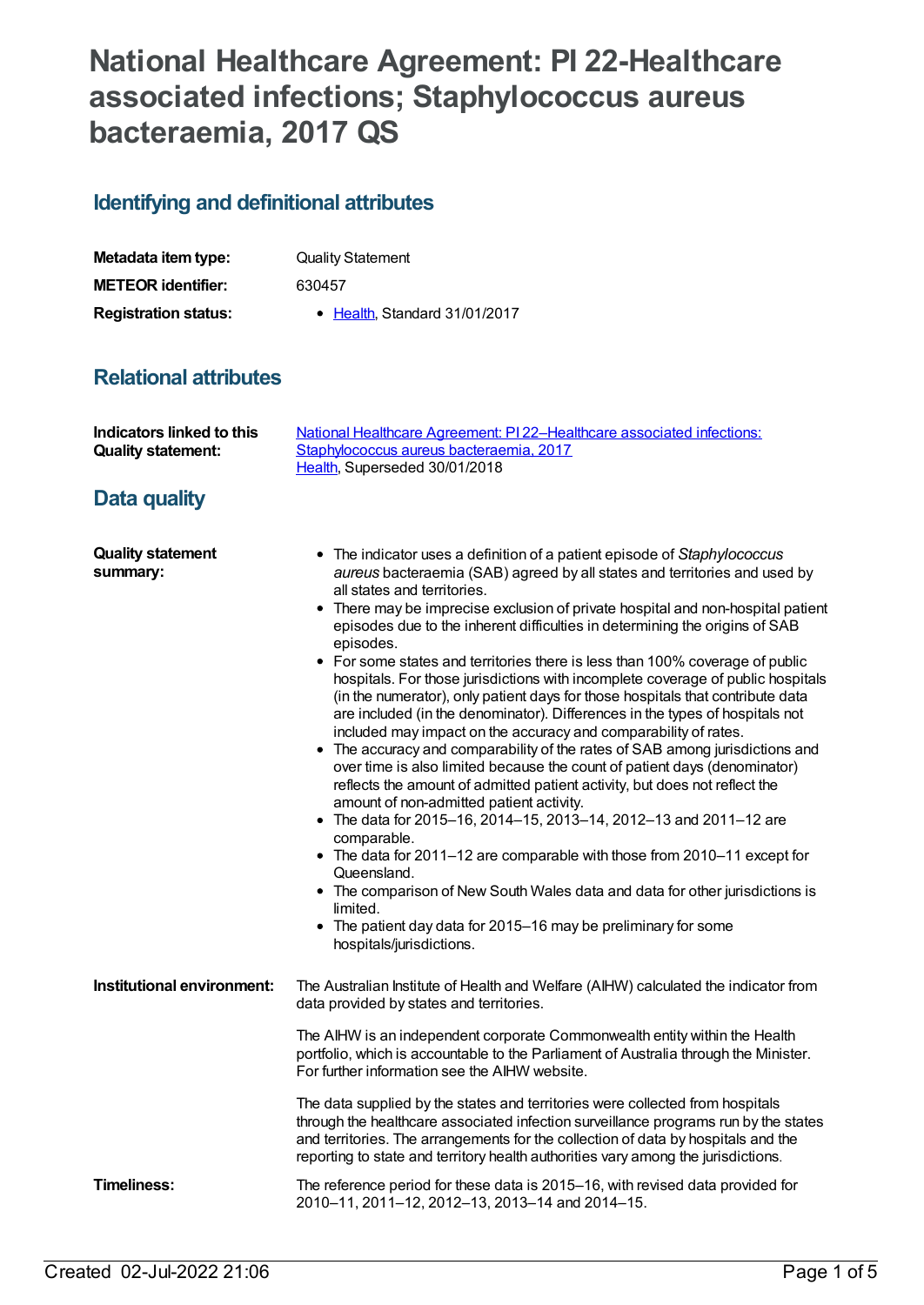| <b>Accessibility:</b> | The AIHW reports information about hospital-associated Staphylococcus aureus<br>bacteraemia cases in the Australian hospital statistics series of products (see<br>Hospitals publications (AIHW)) and via the myHospitals website. |
|-----------------------|------------------------------------------------------------------------------------------------------------------------------------------------------------------------------------------------------------------------------------|
|                       | The following states and territories publish data relating to healthcare-associated<br>SAB in various report formats on their websites:                                                                                            |
|                       | New South Wales: <i>Healthcare associated infections reporting</i> (PDF) for 8<br>infection indicators by state.                                                                                                                   |
|                       | Western Australia: <i>Healthcare Associated Infection Unit - Annual Report and</i><br>aggregate reports.                                                                                                                           |
|                       | South Australia: <i>Healthcare Associated Bloodstream Infection Report.</i>                                                                                                                                                        |
|                       | Tasmania: Acute public hospitals healthcare associated infection surveillance<br><u>report</u>                                                                                                                                     |
| Interpretability:     | Jurisdictional manuals should be referred to for full details of the definitions used in<br>healthcare-associated infection surveillance.                                                                                          |
|                       | Definitions for this indicator are published in the performance indicator<br>specifications.                                                                                                                                       |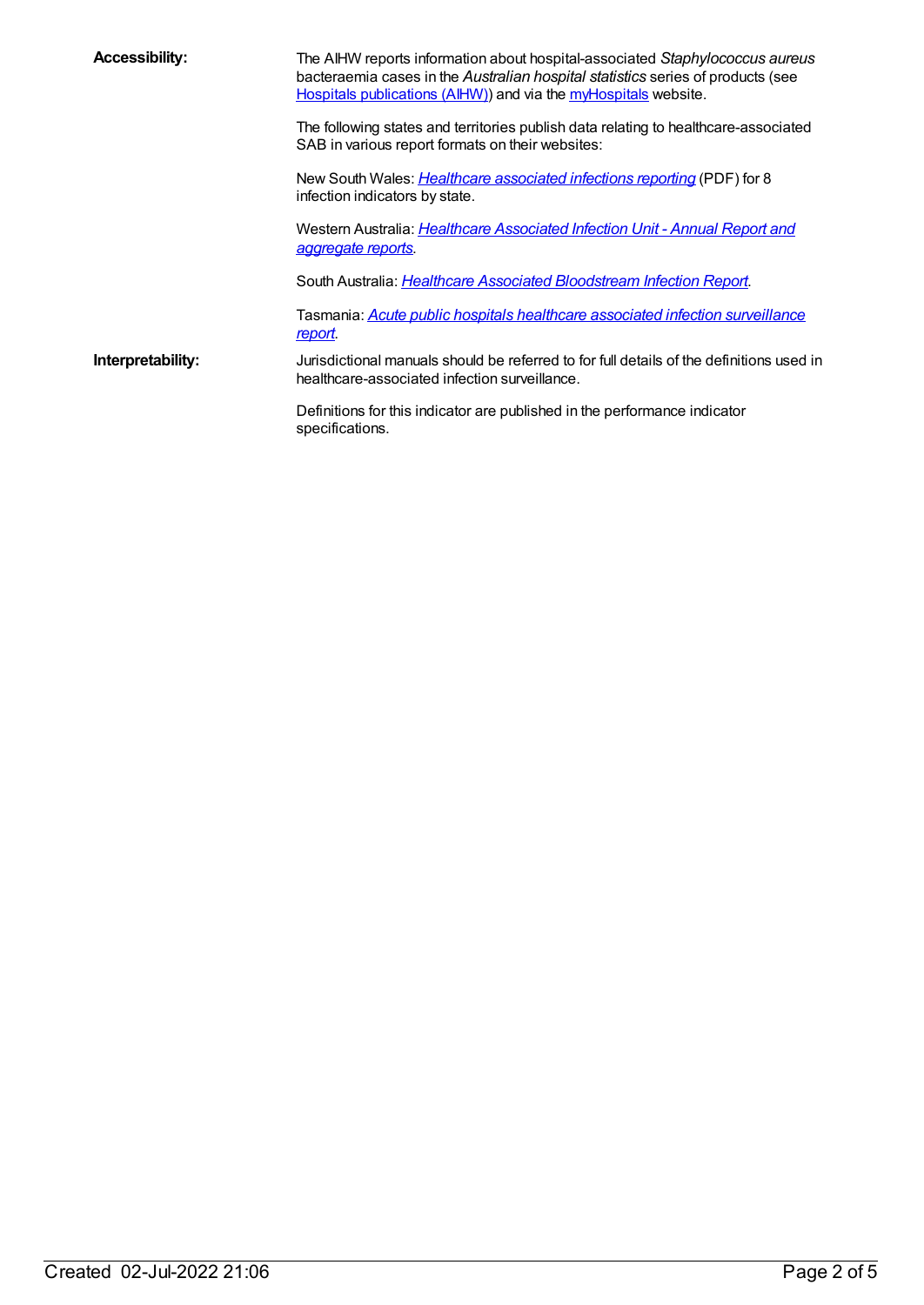**Relevance:** This indicator is for patient episodes of SAB acquired, diagnosed and treated in public acute care hospitals. The definition of a public acute care hospital is 'all public hospitals including those hospitals defined as public psychiatric hospitals in the Public Hospital Establishments NMDS [(National Minimum Data Set)]'. All types of public hospitals are included, both those focusing on acute care, and those focusing on non-acute or sub-acute care, including psychiatric, rehabilitation and palliative care. The provision of 'acute' services varies among jurisdictions, so it is not possible to exclude 'non-acute' hospitals from the indicator in a way that would be uniform among the states and territories. Therefore all public hospitals have been included in the scope of the indicator so that the same approach is taken for each state and territory.

> The SAB patient episodes reported were associated with both admitted patient care and with non-admitted patient care (including emergency departments and outpatient clinics). No denominator is available to describe the total admitted and non-admitted patient activity of public hospitals. However, the number of patient days for admitted patient activity is used as the denominator to take into account the large differences between the sizes of the public hospital sectors among the jurisdictions. The accuracy and comparability of the SAB rates among jurisdictions and over time is limited because the count of patient days reflects the amount of admitted patient activity, but does not reflect the amount of non-admitted patient activity. The amount of hospital activity that patient days reflect varies among jurisdictions and over time because of variation in admission practices.

> In 2016, the scope of the indicator was revised to exclude unqualified newborns. Data reported for 2010–11 and subsequent years exclude unqualified newborns. It is not possible to backcast the data for earlier years.

> Only patient episodes associated with public acute care hospitals in each jurisdiction are counted. If a case is associated with care provided in another jurisdiction then it may be reported (where known) by the jurisdiction where the care associated with the SAB occurred.

Almost all patient episodes of SAB will be diagnosed when the patient is an admitted patient. However, the intention is that patient episodes are reported whether they were determined to be associated with admitted patient care or nonadmitted patient care in public acute care hospitals.

Processes and capacity to validate a patient episode of SAB may vary between states and territories.

The data presented have not been adjusted for any differences in case-mix between the states and territories.

Analysis by state/territory is based on the location of the hospital.

No denominator is available to describe the total admitted and non-admitted patient activity of public hospitals. However, the number of patient days for admitted patient activity is used as the denominator to take into account the large differences between the sizes of the public hospital sectors among the jurisdictions. Patient days are used rather than occupied bed days because occupied bed day data were not available for all states and territories and there is no nationally agreed definition for occupied bed days.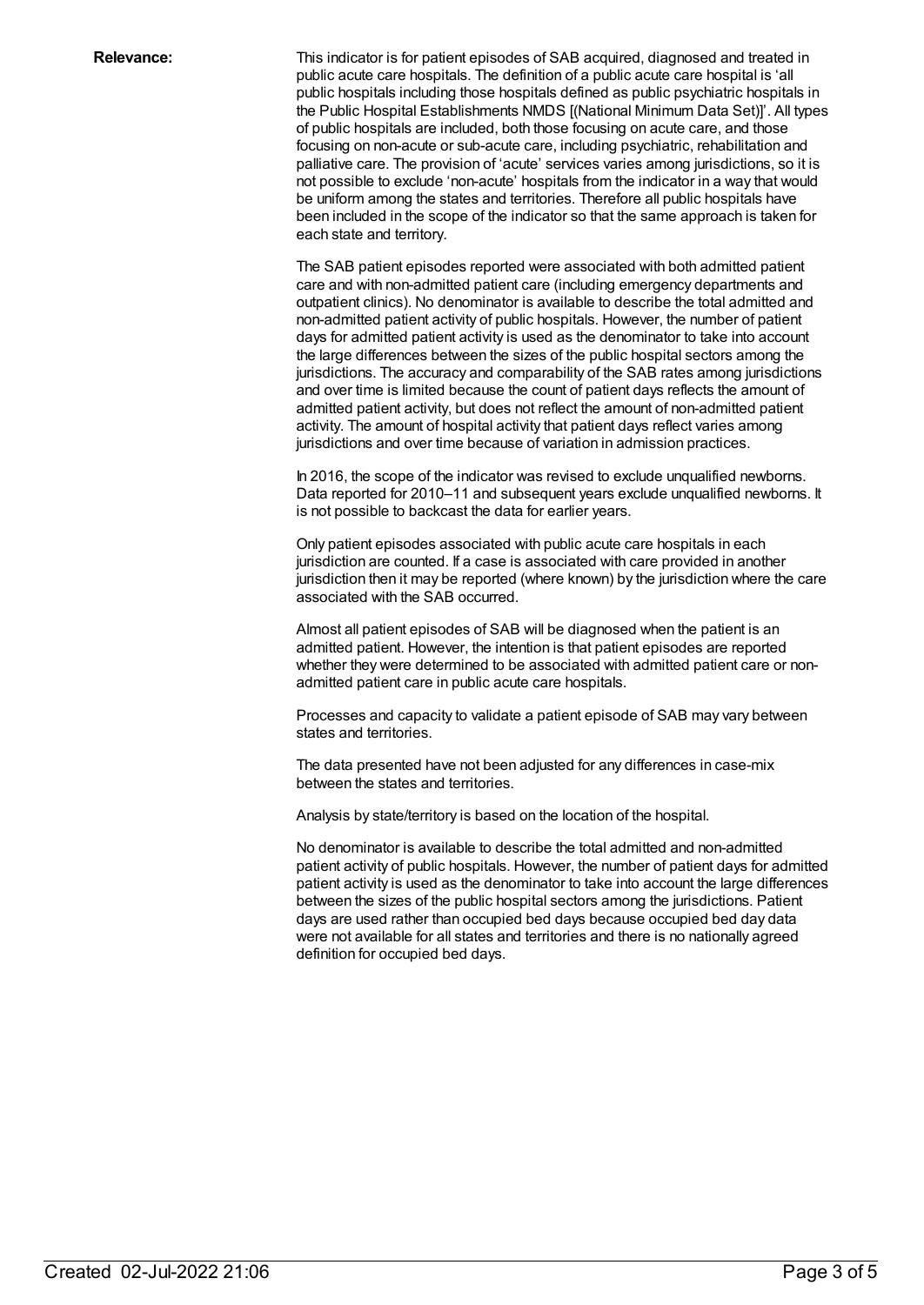**Accuracy:** For some states and territories there is less than 100% coverage of public hospitals. For those jurisdictions with incomplete coverage of public hospitals (in the numerator), only patient days for those hospitals (or parts of hospitals) that contribute data are included (in the denominator). Differences in the types of hospitals not included may impact on the accuracy and comparability of rates.

> For 2010–11 and previous years, data for Queensland include only patients aged 14 years and over.

Sometimes it is difficult to determine if a case of SAB is associated with care provided by a particular hospital. Counts therefore may not be precise where cases are incorrectly included or excluded. However, it is likely that the number of cases incorrectly included or excluded would be small.

It is possible that there will be less risk of SAB in hospitals not included in the SAB surveillance arrangements, especially if such hospitals undertake fewer invasive procedures than those hospitals which are included.

There may be imprecise exclusion of private hospital and non-hospital patient episodes due to the inherent difficulties in determining the origins of SAB episodes.

For 2010–11, 2011–12, 2012–13, 2013–14 and 2014–15, all states and territories used the definition of SAB patient episodes associated with acute care public hospitals as defined in the indicator specification with the following neutropenia criterion:

SAB is associated with neutropenia (<1 x 10 $^{9}$ ) contributed to by cytotoxic therapy.

For 2015–16, all states and territories used the definition of SAB patient episodes associated with acute care public hospitals as defined in the indicator specification with the following neutropenia criterion:

SAB is associated with neutropenia contributed to by cytotoxic therapy. Neutropenia is defined as at least 2 separate calendar days with values of absolute neutrophil count (ANC) <500 cells/mm $^3$  (0.5 x 10 $^9$ /L) on or within a 7-day time period which includes the date the positive blood specimen was collected (Day 1), the 3 calendar days before and the 3 calendar days after.

For 2015–16, Western Australia reported one case where both MRSA and MSSA were identified. For the indicator, this case has been reported in the MRSA count, not reported in the MSSA count, and reported as one case in the total for Western Australia.

The patient day data for 2015–16 may be preliminary for some hospitals/jurisdictions.

New South Wales does not provide patient day data, but rather occupied bed days. There may be some difference between patient days and occupied bed days.

Due to an agreed change in the denominator revised data are provided for 2010– 11, 2011–12, 2012–13, 2013–14 and 2014–15.